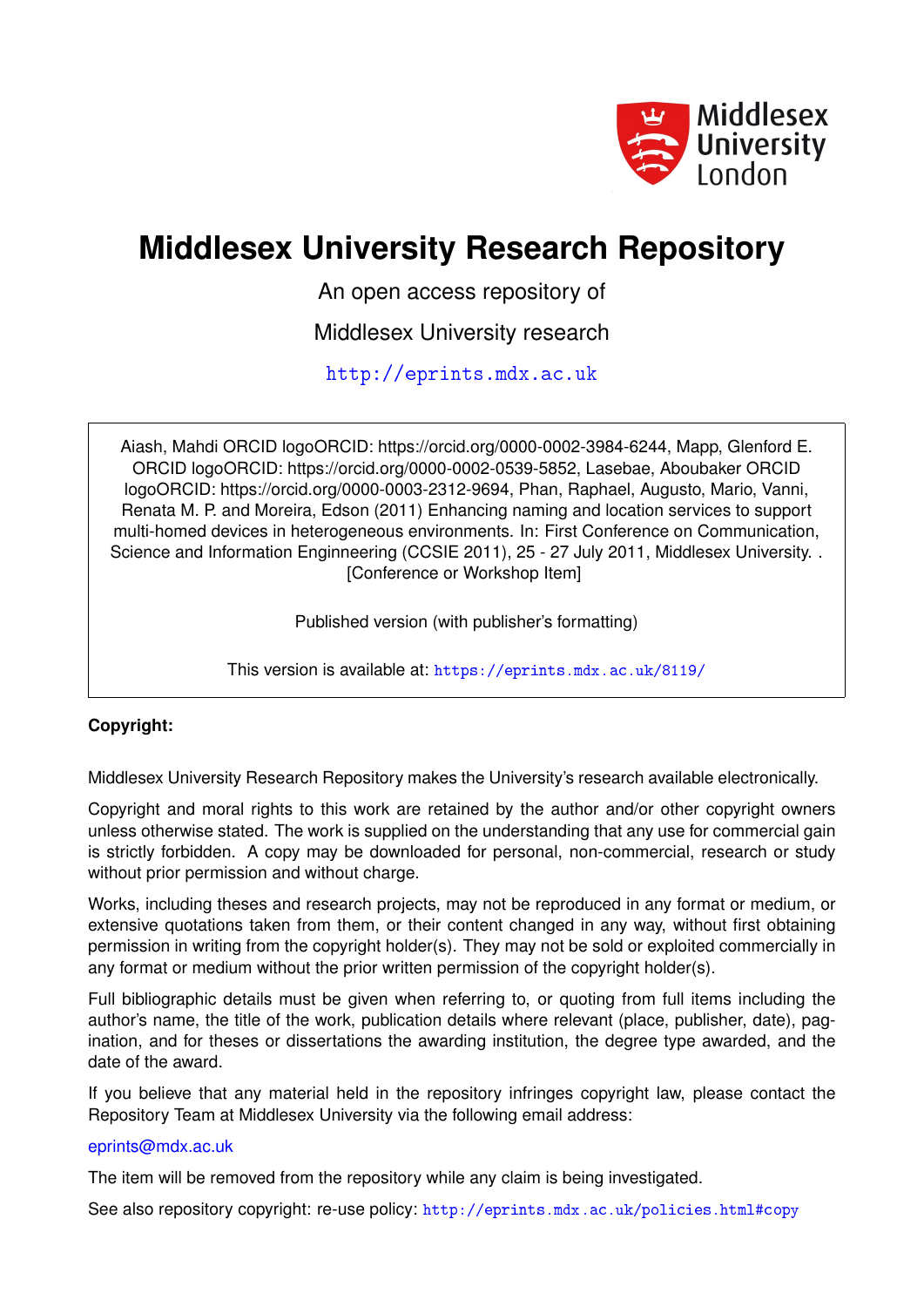# Enhancing Naming and Location Services to support Multi-homed Devices in Heterogeneous Environments

Mahdi Aiash, Glenford Mapp, Aboubaker Lasebae<sup>1</sup>, Raphael Phan<sup>2</sup>, Mario Augusto, Renata Vanni, Edson Moreira<sup>3</sup>

<sup>1</sup>School of Engineering and Information Sciences Middlesex University, Hendon, London NW4 4BT Email: M.Aiash, G.Mapp, A.Lasebae@mdx.ac.uk <sup>2</sup>Electronic and Electrical Engineering, Loughborough University, Loughborough, UK Email: R.Phan@lboro.ac.uk 3 ICMC, University of Sao Paulo, San Carlos, Brazil Email: marioeaugusto@gmail.com, rporto, edson@icmc.usp.br

*Abstract***— The growth of the Mobile Internet is being fuelled by the development of heterogeneous devices which have several wireless interfaces. This brings new challenges which require a critical examination of current Internet Infrastructure with a view to providing better support for mobility, multi-homing and virtual networking. This paper considers a recently published solution to the multi-homing issue, and based on that proposes enhancements to support the core location and naming servers with the introduction of the Master Locator and the Enhanced DNS.**

#### *Keywords-component; multi-homing; the Master Locator; the Enhnaced DNS; the Y-Comm framework.*

### I. INTRODUCTION

The growth of the Mobile Internet continues apace. Mobile handsets and laptops will soon have several wireless interfaces including 3G, WLAN 802.11 a/b/g and Ultra Wide Band systems with WiMax and Long Term Evolution (LTE) as the newest wireless technologies being developed and deployed. Consumers will expect these devices to seamlessly maximize the use of these networks using vertical handover techniques [1]. In the near future, therefore, a significant number of peripheral networks attached to the Internet will use wireless technology. This emerging trend also raises several issues for the core of the Internet as it represents a significant network evolution with more support for mobile environments being a key requirement of future networks.

Support for mobility will also require the development of location systems within the Internet. Present mobility management techniques such as Mobile IP [2] are proving inadequate and need to be enhanced. Mobile devices with several interfaces bring the issue of multi-homing to the fore. Multi-homing in wired systems tends to be confined to core network infrastructure such as routers and gateways. However, with mobile heterogeneous devices becoming ubiquitous, multi-homing issues need to be addressed.

The issue of multi-homing has been investigated by different research efforts such [3][4][5][6]. In a recent work,

the Y-Comm group has introduced a novel addressing scheme to deal with multi-homing and support vertical handover [7].

The authors argued that the current location systems will not be able to effectively operate in the multi-homed, heterogeneous environments such as 4G systems, and thus, there is a need to enhance some existing network entities such as the Home Location Register (HLR) [8], by introducing the concept of the Master Locator (ML). In addition, the proposed addressing scheme attempts to improve overall network security by the introduction the idea of scope for servers [10] [11].

With regards to the location systems, it is believed that, as huge number of multi-homed, mobile devices move and change their addresses, this will raise a serious management challenge to current naming servers such the Domain Name Server (DNS) [9][15] as they have to cope with a large number of frequently-changing available addresses. This paper investigates the effect of multi-homed environments on the DNS servers and in the context of the proposed addressing scheme; it suggests some enhancements to cope with the situation. The rest of the paper is outlined as follows: Section 2 looks at the multi-homing issue and its impact on the DNS and HLR services. Related work such as the Y-Comm framework and the recently proposed addressing scheme are described in Section 3. For the addressing the problem of multi-homing, the proposed solution in Section 4 is mainly related to enhancing the current DNS and HLR services. Section 5 describes current work to develop a testbed for implementing the proposed solutions. The paper concludes in Section 6.

#### II. PROBLEM DEFINTION

In future heterogeneous environments, a mobile node (MN) will have multiple interfaces which will enable it to join different peripheral networks. Current addressing schemes such as IPv4 and IPv6 [14] identify the network interface card (NICs) rather than the node itself. Consequently, a multihomed node will have multiple addresses; however, there is nothing to indicate that these addresses are collocated on the same node. The authors in [7] highlighted the challenges of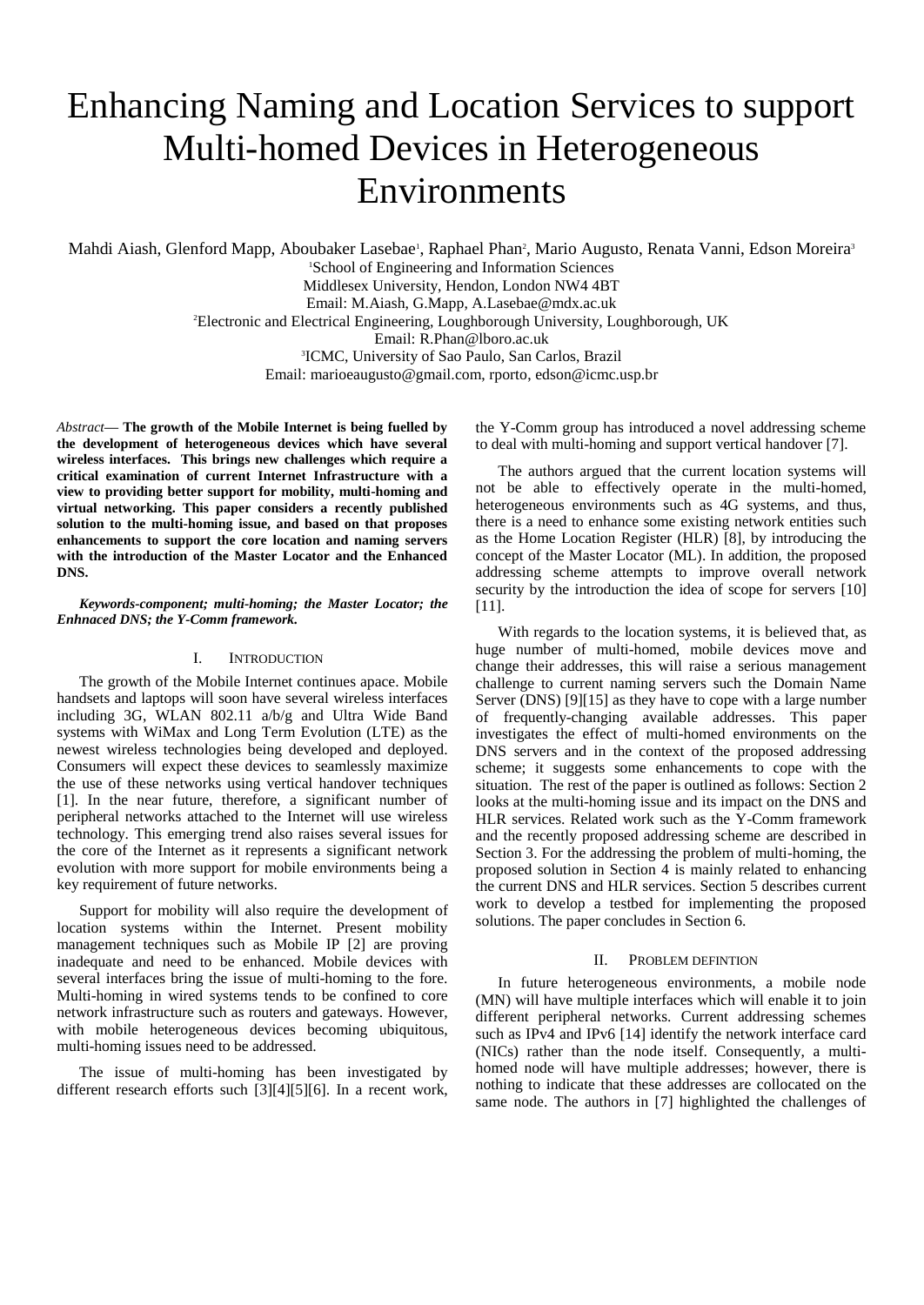this situation in terms of routing and QoS, then as a potential solution, a novel addressing scheme has been proposed. This section investigates the impact of the multi-homing issue on current naming and location systems such as the DNS and the HLR.

#### *A. The DNS Concerns*

The DNS is a key player in Internet communication; it is responsible for resolving human- friendly domain names to IP addresses. Also, the DNS defines a hierarchical naming space that helps in identifying and locating the resources in the Internet. Since Next Generation Networks (NGNs) such as 4G systems will be IP-based, the operation of the DNS should be incorporated into future NGNs.

Currently, the DNS database holds all resource names and maps them to the corresponding IP addresses. However, with multi-homed nodes, a node will have more than one entry in the DNS database each with a different IP. This means the node is accessible over multiple networks each with different characteristics in term of coverage, QoS and security. Therefore, in the case of access requests by a multi-homed node to a multi-homed server, the DNS cannot just do a load balancing and use round-robin techniques to decide which address to use because the characteristics of the different routes/networks leading to the server have to be considered when choosing the address. This situation indicates the need for major changes to the DNS operation, which will be introduced later as an Enhanced DNS (eDNS) server.

#### *B. The HLR Concerns*

The concept of the HLR has been mainly used by cellular networks such as GSM, TDMA and CDMA [8] to hold subscribers' information. This works fine in homogeneous environments where the MN roams within the same technology; thus, the HLR is capable of tracking the MN's movement and consequently delivering mobile calls. The problem in heterogeneous environments is that, a multi-homed node might join and handover between different technologies with separated HLRs. However, there is no coordination between these different entities, thus, the MN's mobility will not be tracked and the calls cannot be delivered. Additionally, the open and dynamic nature of heterogeneous systems as in 4G networking implies that the MN does not initially have a contract with a single network or operator rather an agreement with a central management entity in the core network to use the peripheral networks of different operators; thus, the MN cannot consider a single operator as a home network and consequently, the concept of the HLR does not fit with the multi-homed, future and heterogeneous networks. To deal with this situation, a generic, cross-operator location system called the Master Locator will be introduced later in this paper.

#### III. PREVIOUS WORK

This section briefly looks at related work as well as the recently proposed addressing scheme as introduced in [7].



Figure 1. The Y-Comm framework

#### *A. The Y-Comm Framework*

Y-Comm [12][13] is a 4G, communication architecture to support vertical handover for multi-homed nodes in heterogeneous environment. The architecture has two frameworks:

- The Peripheral framework deals with operation on the mobile terminal.
- The Core framework deals with functions in the core network to support different peripheral networks.

As shown in Fig 1, the two frameworks share a common base subsystem consisting of the hardware platform and network abstraction layers. Both frameworks diverge in terms of functionality but the corresponding layers interact to provide support for heterogeneous environments.

To support multi-homed nodes, the Network Abstraction Layer (NAL) contains the drivers of different networks and thus provides a common interface that supports different networking technologies. Additionally, issues such as network operability and overlapping are addressed by this layer.

#### *B. Location/Node ID addressing*

One approach to tackle the multi-homing issue is to use the concept of a Location\_ID/Node\_ID address scheme, where the Node ID identifies the node irrespective of its network interfaces. This concept was originally investigated in [5] and has also been recently pursued in the development of the Identifier Locator Network Protocol or ILNP [16]. ILNP attempts to use DNS facilities to support mobile devices. These efforts while sensible introduce major new functionalities such as mobility management to DNS services which because of frequent accesses can potentially overload the DNS. The approach taken in this paper extends the HLR concept through the introduction of a Master Locator to deal with the mobility of end devices.

#### *C. A Recently Proposed Addressing Scheme*

Recently, the Y-Comm group [12][13] has proposed a novel addressing scheme in [7], which is an enhancement of the Location/Node identifier concept. In order to maximize network operation, this new scheme changes the Location\_ID/Node\_ID format to Location\_ID/ NetADMIN/ Node\_ID format, shown in Fig 2.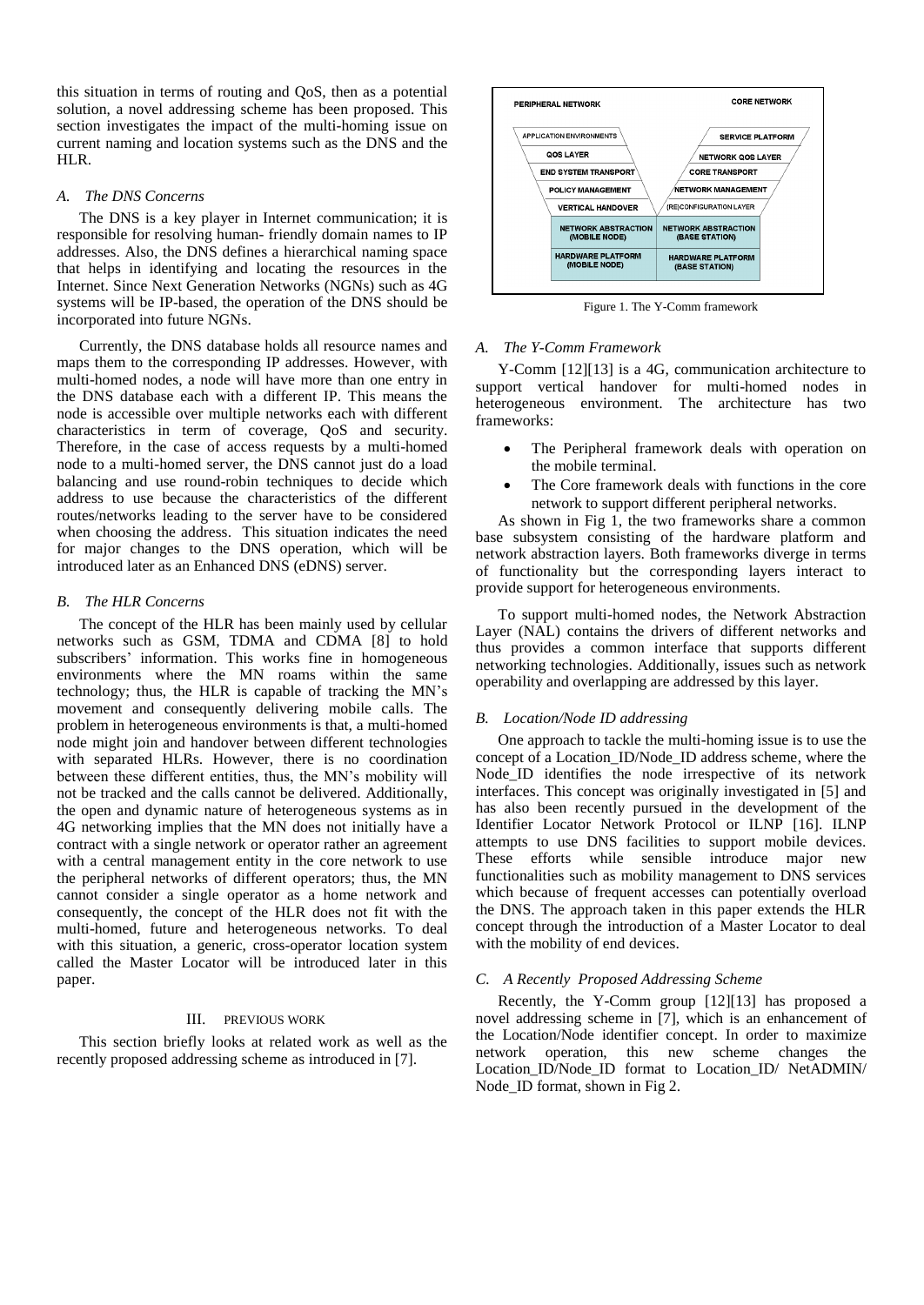

Figure 2. The Address Format

The new NetAdmin field performs network administering tasks as follows:

- The Scope Field (SF): it is a 2-bit field, responsible for defining nodes' accessibility. The value 00 represents a local service which could be accessed only from within the same machine, so remote devices will not even know about these services. The value 01, indicates LAN scope in which the node is only accessible by other devices on the same LAN. The value 10 signals that only machines on the same site are allowed to access the server. The value of 11 denotes that the device can be globally accessed
- The Static (S) field: this 1-bit long field indicates that the node is static or mobile.
- The Multicast (M) field: when it is set, this bit indicates whether the address represents a multicast group rather than a unicast address.
- The Interface Number Field (INF) is a 4-bit field used to address up to 16 virtual or physical network interfaces. Where the address 0 defines any-cast address, 0xF is a broadcast address and 0x1 is the primary interface. More details about these fields and their functions are found in [7].

This paper is about proposing enhancements to the networking infrastructure via an enhanced DNS and the Master Locator in order to implement the new address format.

#### IV. THE PROPOSED SOLUTIONS

In addition to making major modifications to current location and naming services, the authors believe that, in order to tackle the afore-explained problems, there is an urgent need to define an operational model to specify how the Master Locator (ML) and the eDNS cooperate. However, before proceeding in explaining the new model, a brief description of future network structure as proposed in [17] is presented in this section.

### *A. Future Network Architecture*

As previously mentioned, the future Internet might be viewed as composed of a super fast core network with attached slower peripheral networks. These networks will be connected to the core network via Core End-Points (CEPs) as shown in Fig 3. Each peripheral network can be represented as a domain which is managed by technology-dependent entities such as Base Station Controllers (BSCs), and as a result the CEP can also be viewed as an Administrative domain which control these domains.

To provide security and QoS–related functions as well as to support vertical handover, different network entities should operate in the Administrative-domain such as the Centralized AAAC server (CA3C) and Centralized QoS Broker (CQoSB). These in turn interact with the Domain A3C server (DA3C)



Figure 3. Future Internet Architecture



Figure 4. Network Hierarchical structure

and the Domain QoS Broker (DQoSB) in each domain. More details about the functions and structures of these entities could be found in [17].

### *B. New Requirement for Supporting Naming and Location services in Heterogeneous Environments*

As mentioned previously, the concept of a Master locator, which is located in the core network, is used to tell corresponding nodes about the networks to which mobile node is currently connected. The corresponding node therefore polls the Master locator to find out the various networks to which the mobile device is currently attached. These ideas are compatible with mobility management mechanisms in commercial mobile networks which use the concept of the Home Location Register (HLR).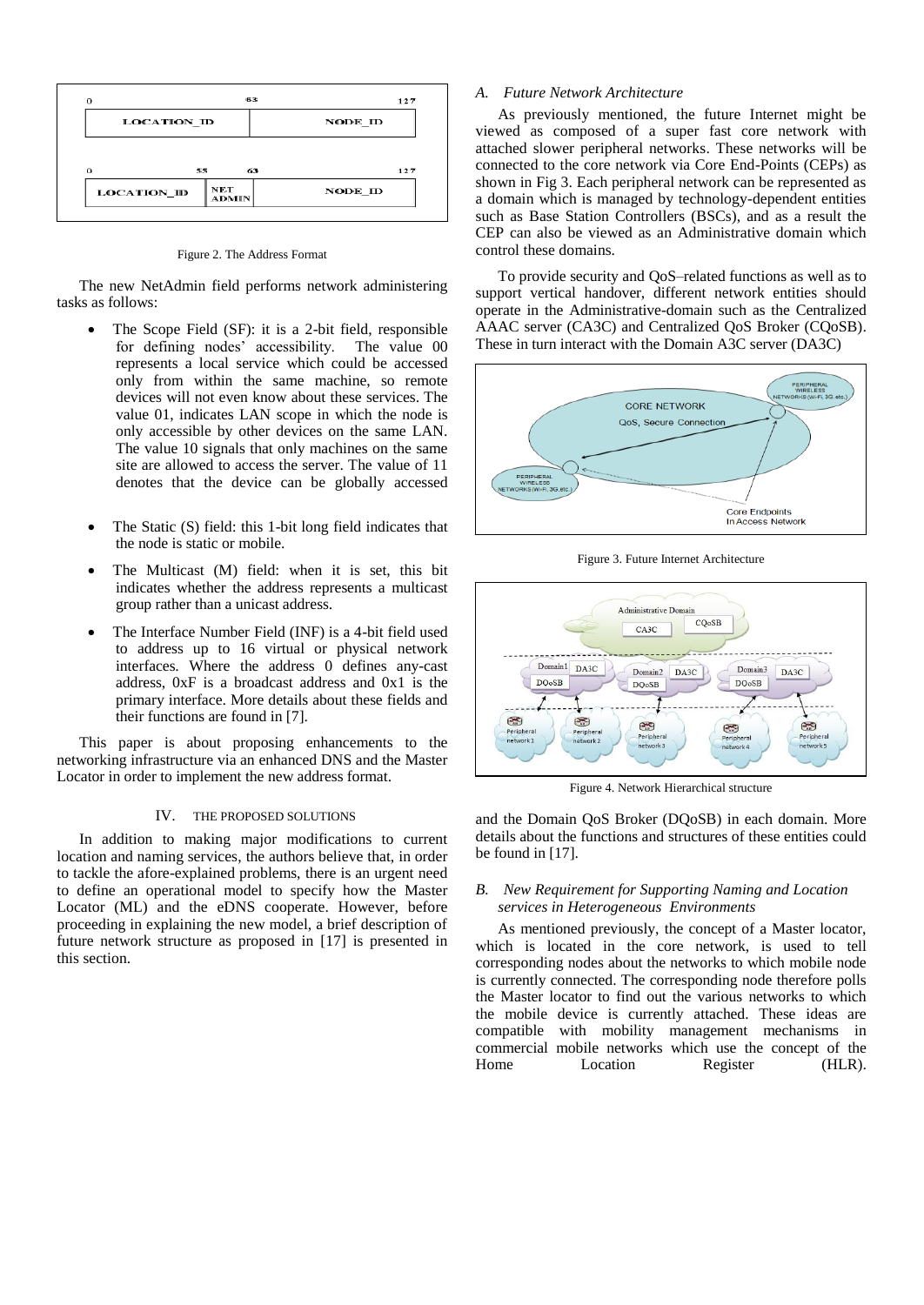In order to choose the best connection between two endpoints, in this multi-homed environment, it's necessary to know about the QoS of each network, the mobility of the device and the mapping between the Location\_IDs and the relevant network interfaces. In our proposed solution, this functionality is achieved by evolving the HLR concept to the ML which is responsible for tracing the MN over different networks. In a heterogeneous environment, an Internet name will now map to same Node\_ID but with several Location\_IDs. In order to help the CN to choose the best connected network, it is necessary to enhance the DNS to provide added support. However, in order to achieve this, the eDNS and the ML need to cooperate and interact with other components in the network such as the CQoSB at the CEP.

Fig 5 shows these ML-eDNS interactions, the model describes the transactions, needed for initiating a connection between the CN and the MN as follows:

- Msg 1: The CN asks the eDNS server for MN's address(es).
- Msg 2: The eDNS uses the MN's name to look up in its database and since the MN is a multi-homed device, its name will be resolved to different addresses which share the Node\_ID part, and this implies that the MN is accessible over different routes/ networks. However, the eDNS cannot define the best route for the connection request as it does not keep track of the QoS of the different networks. Therefore, the eDNS returns the MN's Node\_ID and the address of the ML that manages the mobility of MN.
- Msg 3: The CN polls the ML to find out the different networks to which the MN is currently attached. The ML approaches the CQoSB in the related CEP to get QoS-related information about these networks. In addition, the MN also informs the ML about which networks it is using and the related interface numbers, this information is cached in the ML.
- Msg 4: A list of MN's Location IDs along with their QoS specifications is then passed to the CN, which chooses the MN's route and thus the corresponding Location\_ID.
- Msg 5: At this stage, the CN has MN's Node/Location IDs and it can start the procedure for setting up the connection in term of QoS signaling and resource allocating.

Fig 6 shows the case of a stationary destination node (SN) with a single Location ID, this implies that either the SN has a single interface or is multi-homed within a single domain. In this situation, the CN uses the location\_ID without referring to the ML.

#### *C. The Structure of the Enhanced DNS (eDNS)*

The section above showed that the eDNS's response depends on the status of the node whether it was mobile or stationary. This implies that it is crucial for the node to declare its status to the eDNS; this could be achieved using the address format including whether or not it is stationary as well



Figure 5. The Connection Initiation Model in case of mobile node



Figure 6. Connection Initiation Model in case of stationary node

TABLE I. THE EDNS RECORDS

| <b>Internet</b><br><b>Name</b> | Node ID  | s        | М        | SF | <b>Location ID</b>                                 | ML's<br><b>Address</b> |
|--------------------------------|----------|----------|----------|----|----------------------------------------------------|------------------------|
| Name1                          | Node ID1 |          | $\Omega$ | 01 | Location ID1                                       | ML-Add                 |
| Name2                          | Node ID2 | 1        | $\Omega$ | 10 | Location_ID2.1<br>Location ID2.2                   | ML-Add                 |
| Name3                          | Node ID3 | $\Omega$ | $\Omega$ | 11 | Location ID3                                       | ML-Add                 |
| Name4                          | Node ID4 | $\Omega$ | $\Omega$ | 10 | Location ID4.1<br>Location ID4.2<br>Location ID4.3 | ML-Add                 |

as whether it is a multicast node and its related scope. This discussion highlights the need for major enhancements to the current DNS server; table I shows required fields that need to be added to DNS records.

As shown in the table, based on the value of the S Field and the Location\_IDs, the eDNS's response changes; the first two entries indicate two multi-homed, stationary nodes (S= 1); however, the first is multi-homed in the same domain (one location ID) while the second is stationary with respect to both domains (two Location\_IDs). Similar discussion goes for the last two entries indicating two multi-homed, mobile nodes  $(S= 0)$ . The other columns are included in the eDNS records for security purposes such as the SF which indicates the destination's accessibility. This means that whenever the MN joins a new network, this has to be registered to the eDNS.